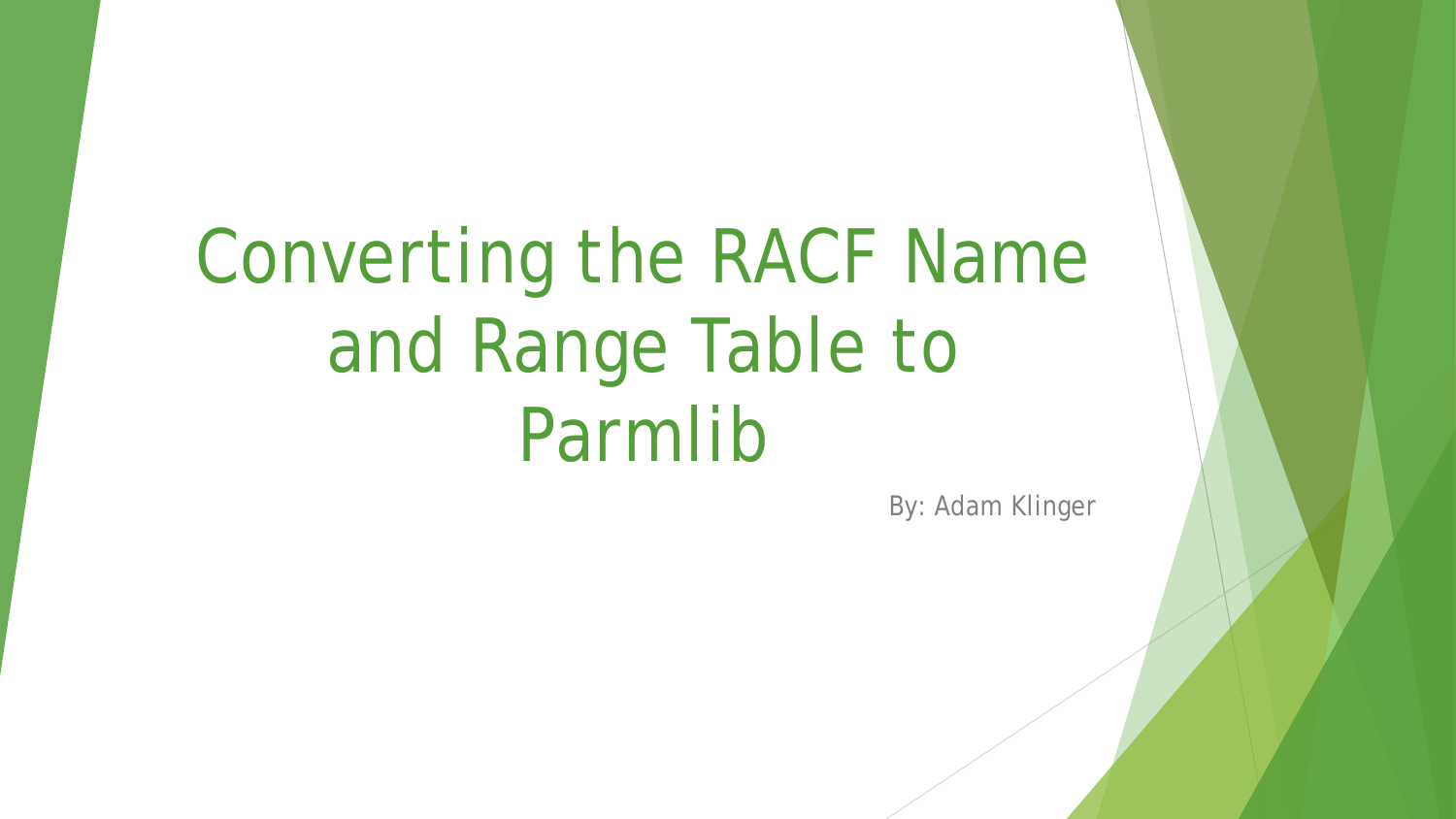### **Disclaimers**

- All products, trademarks, and information mentioned are the property of the respective vendors.
- Mention of a product does not imply a recommendation.
- Always test new procedures on a non-production system.
- The views expressed are my own personal views, and are not endorsed or supported by, and do not necessarily express or reflect, the views, positions or strategies of my employer.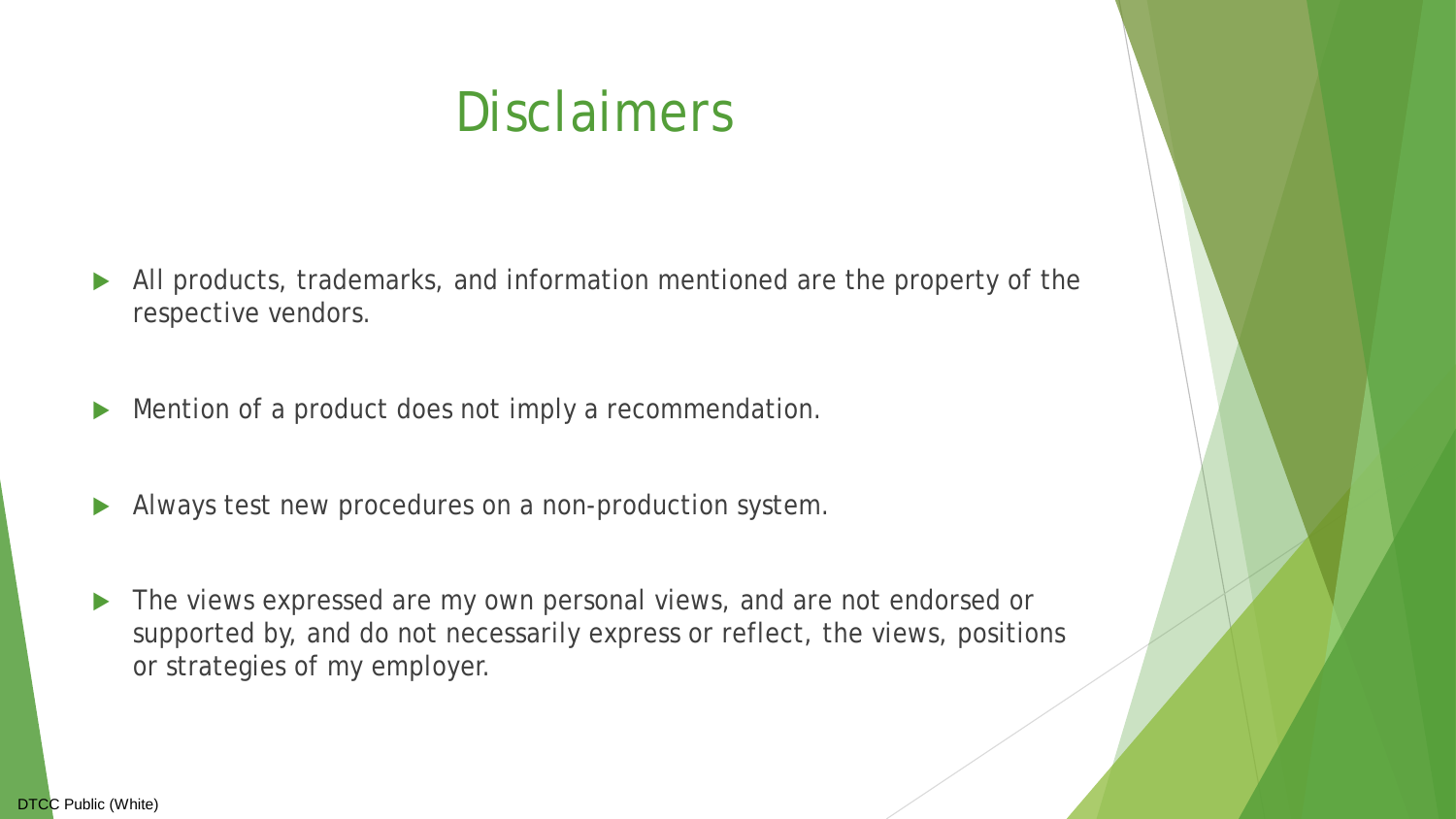#### **Overview**

- In APAR OA52650, RACF Parmlib Support was introduced: <ftp://public.dhe.ibm.com/eserver/zseries/zos/racf/pdf/oa52650.pdf>
- ▶ This allows the dataset name table (ICHRDSNT) and range table (ICHRRNG) to be specified in a parmlib member IRRPRMxx
	- No more assembled modules!!
- Conversion (REXX) utility on RACF Downloads page (DSNT2PRM): <ftp://public.dhe.ibm.com/s390/zos/racf/dsnt2prm/>
	- EXTREMELY\* helpful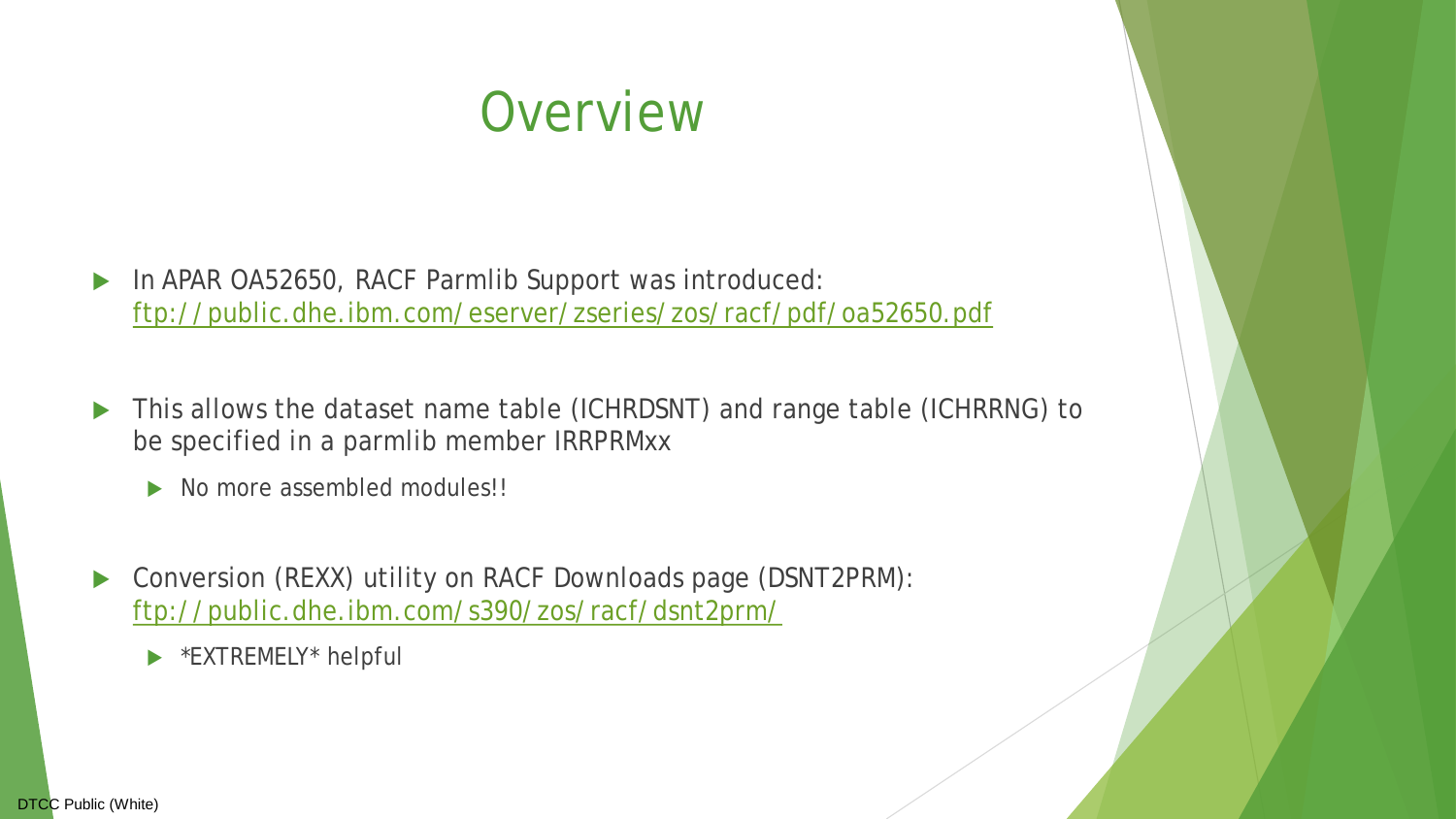#### Pre-Work

Find a system you are willing to test this with - things \*could\* fail - and a friend with UPDATE access to SYS1.PARMLIB for your journey

- Determine RACF Primary / Backup DB, DATASHARING, ENTRY, and STATISTICS settings.
	- Find the source code for ICHRDSNT, use DSNT2PRM, or "RVARY LIST" (no STAT):

|  | ICH15013I RACF DATABASE STATUS: |                                                                       |  |  |
|--|---------------------------------|-----------------------------------------------------------------------|--|--|
|  |                                 | ACTIVE USE NUM VOLUME DATASET                                         |  |  |
|  |                                 |                                                                       |  |  |
|  |                                 | YES PRIM 1 DBVOL1 MY.RACFDB.PRIMARY                                   |  |  |
|  |                                 | YES BACK 1 DBVOL2 MY RACFDB BACKUP                                    |  |  |
|  |                                 | MEMBER XXXX IS SYSPLEX COMMUNICATIONS ENABLED & IN DATA SHARING MODE. |  |  |

- Determine the current range table offset
	- Find the source code for ICHRRNG or use DSNT2PRM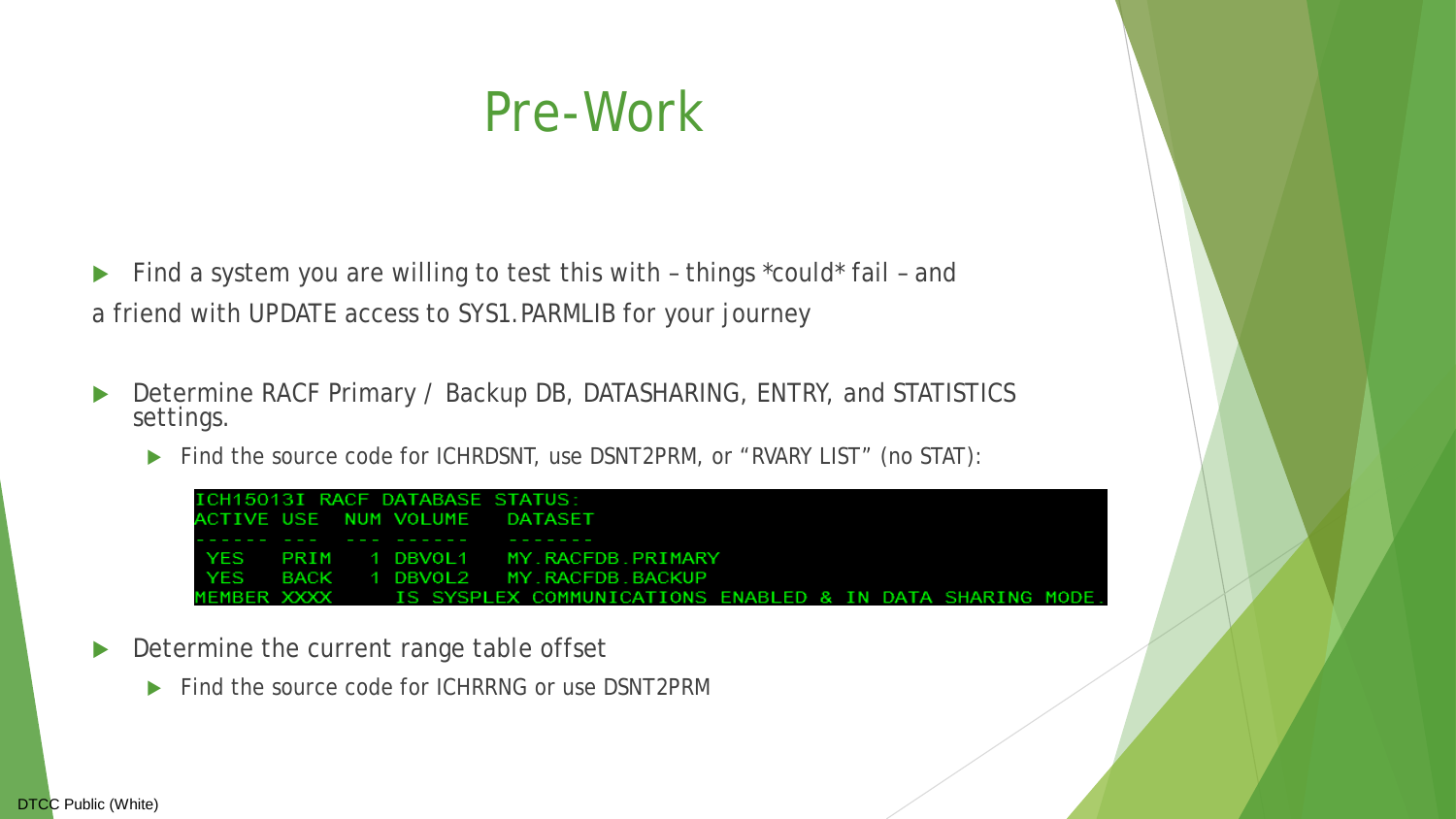

DATABASE\_OPTIONS

SYSPLEX(NOCOMMUNICATIONS | COMMUNICATIONS | DATASHARING)

DATASETNAMETABLE

ENTRY

PRIMARYDSN(*data-set-name*)

BACKUPDSN(*data-set-name*)

UPDATEBACKUP(ALL | NONE | NOSTATS)

BUFFERS(*value*)

RANGETABLE

START(*start-value* [CHAR | HEX]) ENTRYNUMBER(*entry-sequence-number*)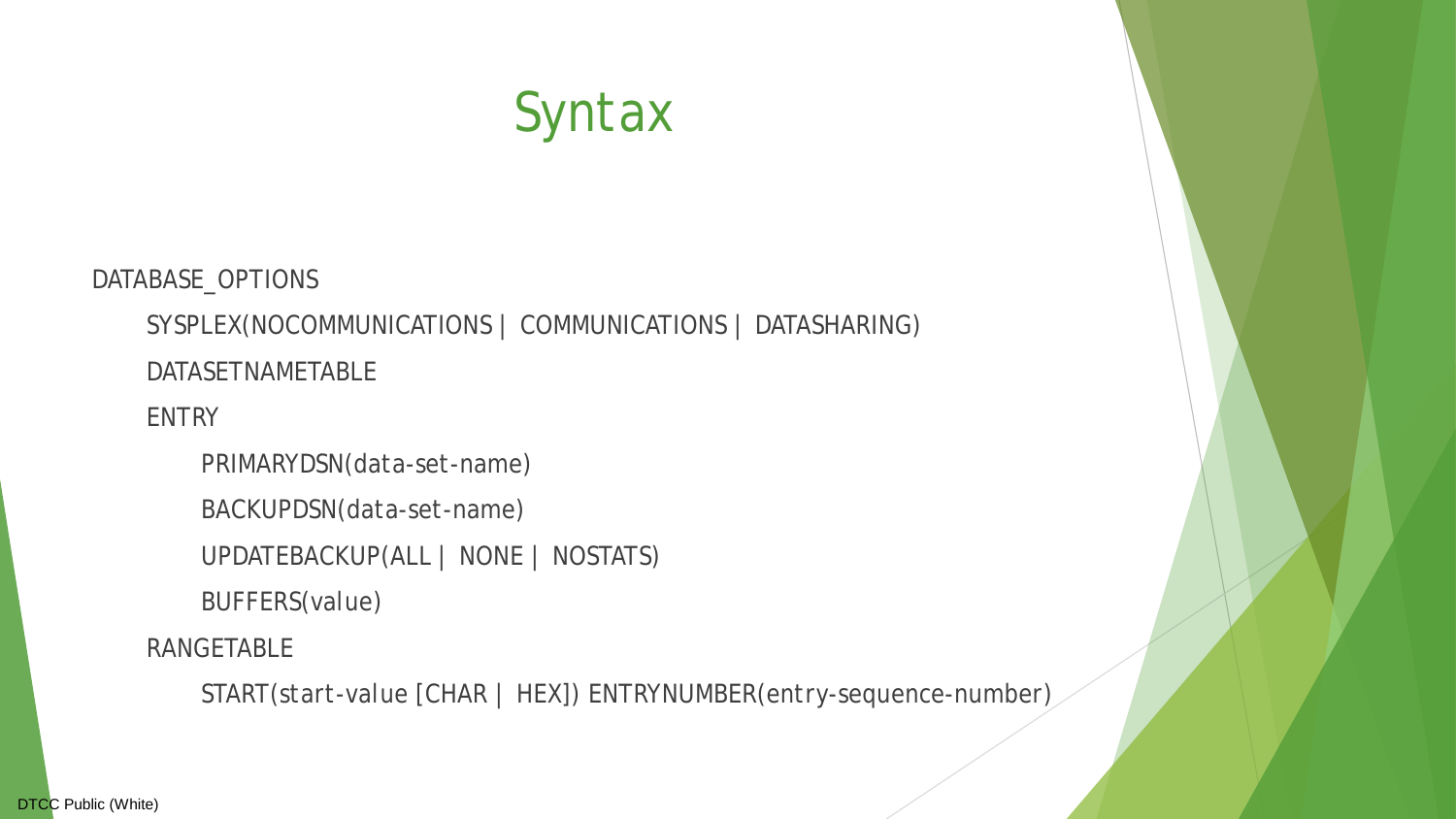#### Sample

DATABASE\_OPTIONS SYSPLEX(DATASHARING) DATASETNAMETABLE ENTRY PRIMARYDSN('MY.RACFDB.PRIMARY') BACKUPDSN('MY.RACFDB.BACKUP') UPDATEBACKUP(NOSTATS) BUFFERS(255) RANGETABLE

START('00' HEX) ENTRYNUMBER(1)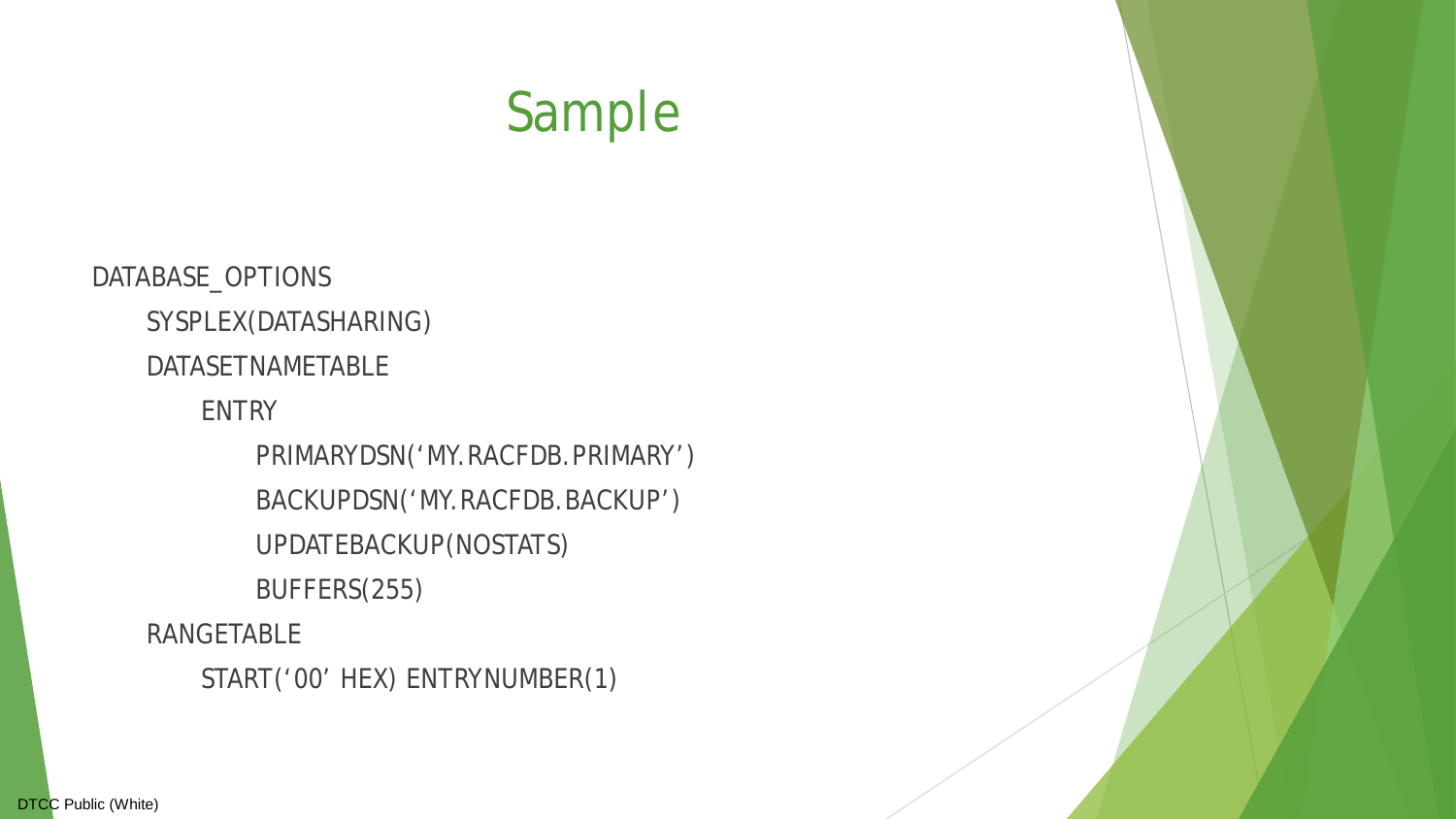#### DSNT2PRM Sample

```
- This PARMLIB member was generated on 09/14/18
  by the DSNT2PRM utility on system XXXX.
   In-Storage version of ICHRDSNT & ICHRRNG were used
  to generate this PARMLIB member.
                DATABASE OPTIONS
DCU004I Generate PARMLIB data based on ICHRDSNT data.
SYSPLEX(DATASHARING)
DATASETNAMETABLE
 ENTRY
   PRIMARYDSN('MY.RACFDB.PRIMARY')
   BACKUPDSN ('MY. RACFDB. BACKUP')
   UPDATEBACKUP (NOSTATS)
   BUFFERS (255)
DCU005I Generate PARMLIB data based on ICHRRNG data.
     . . . . . . .
RANGETABLE
 START ('00' HEX)
   ENTRYNUMBER(1)
DCU103I INFO: No OUTPUT data set was specified.
DCU104W WARNING: Using current in-storage Data Set Name Table
 values. These values may NOT match what you IPLed with.
DCU002W Successful execution of DSNT2PRM, with WARNINGS! Return code = 4
```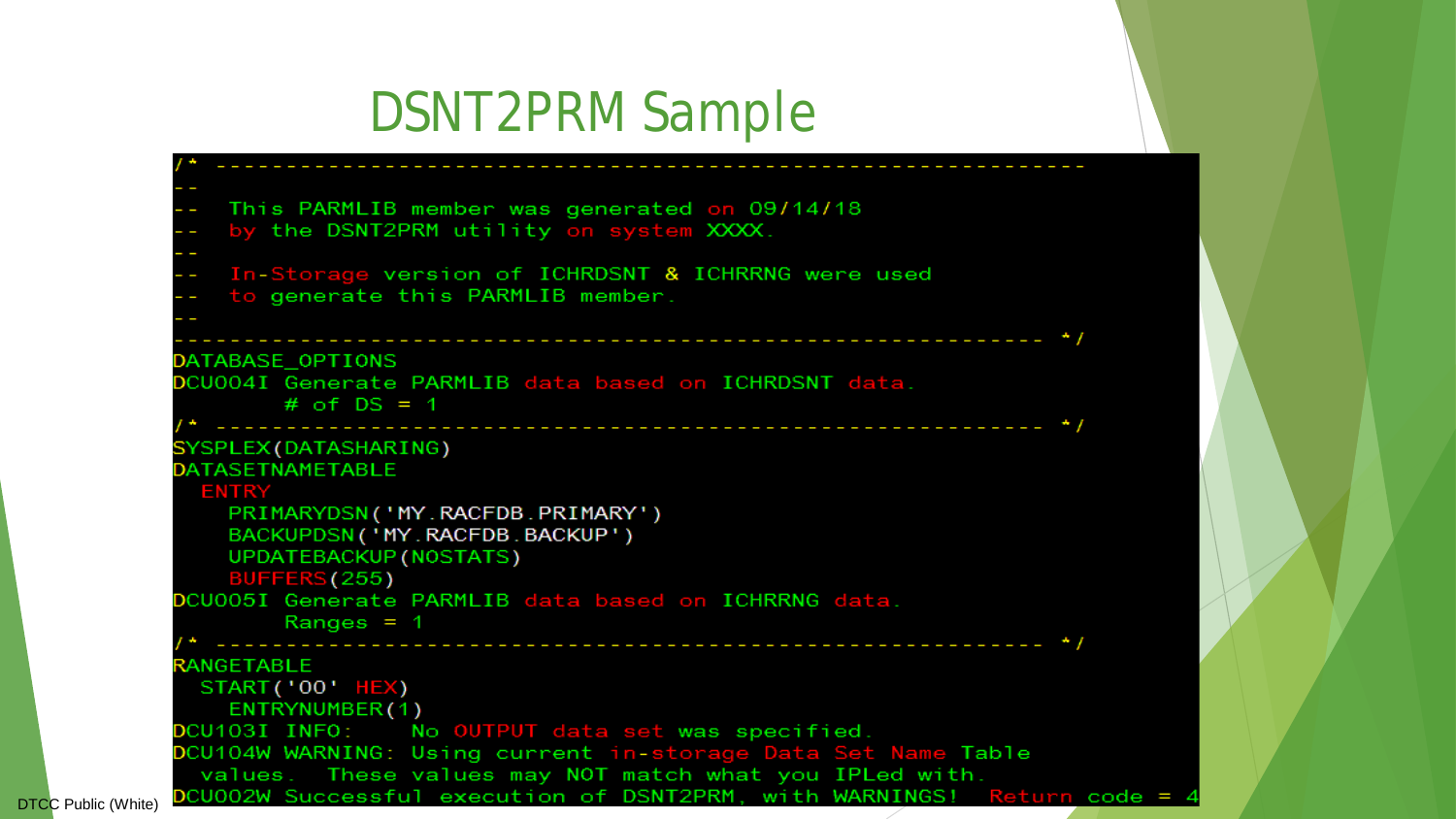## Staging / Activation Process

- Create your version of IRRPRMee check the SYNTAX (multiple IEHIBALLs)
- Have this copied into SYS1.PARMLIB(IRRPRMee)
- Have RACF=ee statement added to SYS1.PARMLIB(IEASYSee)
	- ▶ Note: PARMLIB values supersede ICHRDSNT / ICHRRNG contents!
- ▶ Create a backout procedure if needed (remove RACF=ee statement, re-IPL to fall back to LINKLIB)
- Have the system IPL'd (did I mention check the SYNTAX?!)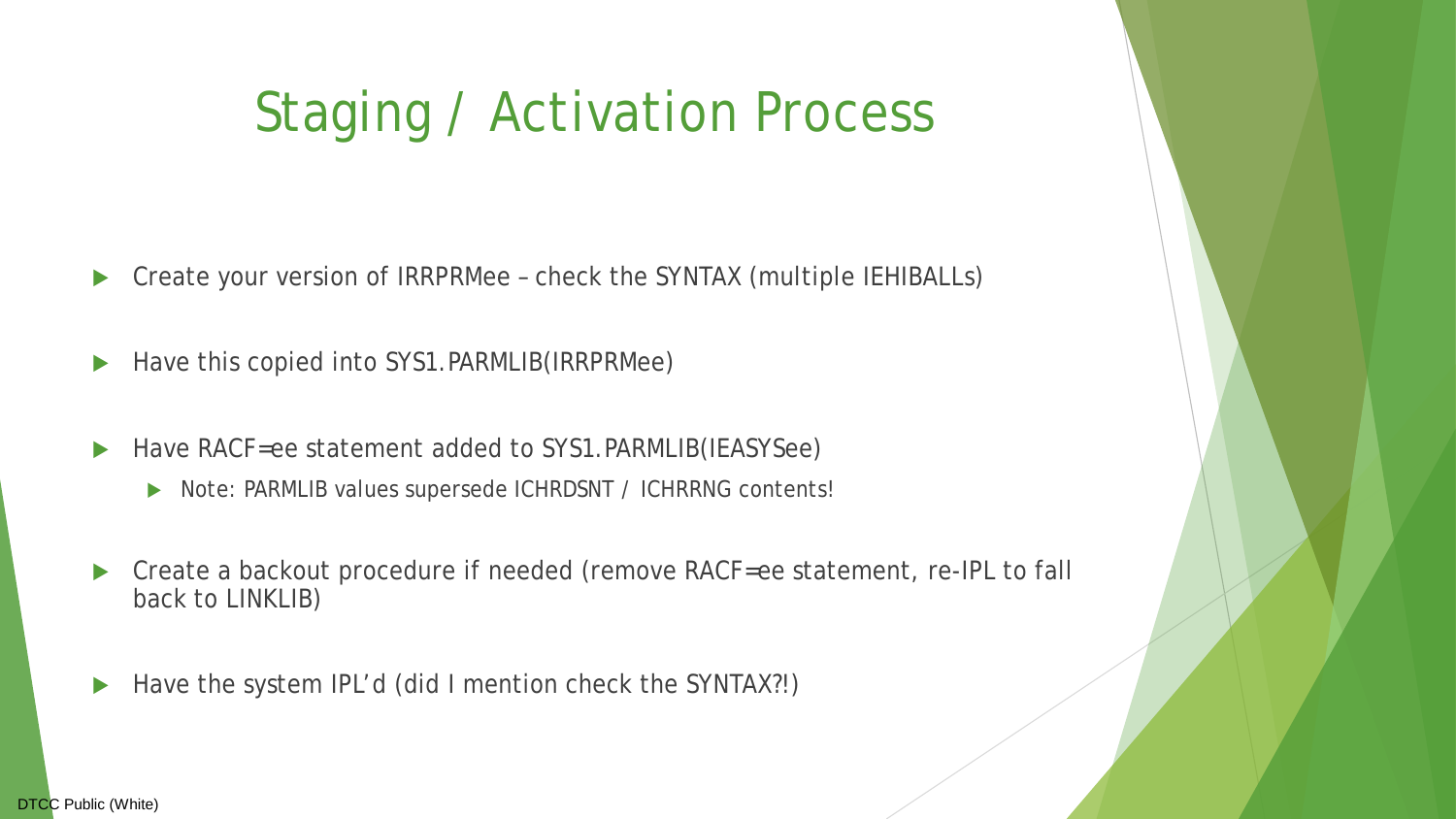## Clean-up Process (Post-Conversion)

Delete all existing versions of ICHRDSNT in the LINKLIB concatenation

▶ Note: You can \*NOT\* delete ICHRRNG even though PARMLIB overrides - DOC APAR taken by IBM – RACF will not be found!

Have the system IPL'd